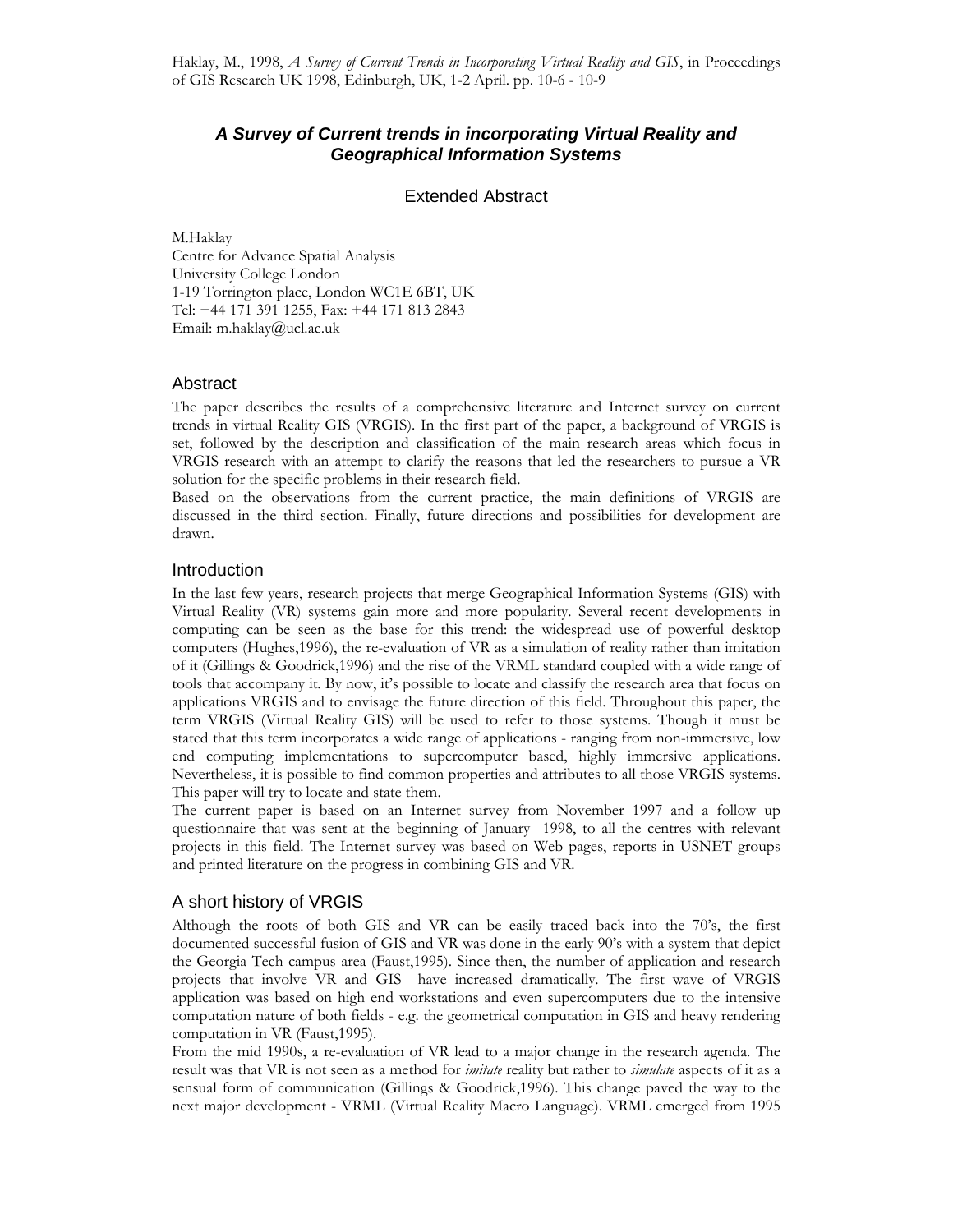onwards (Bell et al.,1996) and opened a new direction for the development of VRGIS. By using VRML, the economics of deploying a VRGIS dropped enormously. This development happened in coincidence with the emergence of low cost, yet powerful GIS's (e.g. ArcView or Mapinfo), thus, enabling researchers who seek a low cost solution to experiment with VRGIS. According to the survey, many new VRGIS research initiatives use VRML (near to 50% of total application).

#### Taxonomy of VRGIS application

Though it is possible to classify VRGIS applications and solutions according to their technical aspects (e.g. the level of immersiveness or the computer platform), in this paper the focus will be on the research areas that are currently active in researching the possibilities of VRGIS. This classification will be used to identify the motives that lead to the current practice in this field. According to the survey, the next research areas are experimenting the possibilities of VRGIS:

Urban planning - those application range from attempts to produce large scale urban models (Liggett et al.,1995), to explorations of collaborative environments for design and planning (Dodge et al.,1997). In those applications, The emphasis is on assessing the visual impact of different planning schemes, and on enabling a group of planners to communicate through the planning process.

**Environmental planning and impact assessment** - Here, the visualization problems that lead to VRGIS range from assessing the visual impact of a planned forest (Buckley & Berry,1997) to visualization of abstract phenomena like land contamination, or air pollution.

Scientific visualization - The goal here is to explore the possibilities of 3 dimensional geographic/cartographic representations for different scientific purposes. The emphasis is on the visualization method as a goal for itself. In this context, the Carto project of the ACM SIGGRAPH is noteworthy.

Archaeological modeling - most of the application in this area deal with the reconstruction of landscape and structures. The applications that rely on GIS usually use its capabilities to handle a digital elevation model (DEM), and then transfer the surface into a VRML model. The emphasis is on visibility analysis and hypothesis validation (Gillings & Goodrick,1996).

Education - in this area, the theme of "virtual field course" seems to gain popularity - at least in the research community. Examples include the VFC initiative developed in Birkbeck College and Leicester University, or the Virtual Canyon by the Monterey Bay Aquarium Research Institute. Here the goal is to enrich the learning process through visualization of distance or "hard to reach" places. Here the multimedia possibilities of VR play an important role. The ability to add information to a VR scene considered to be one of the important aspects of this environment.

**Military simulation and intelligence application** - Military simulation, and more specifically flight simulation have been a major driving force for many VR implementations. One of the goals in military VRGIS is to enable a "virtual rehearsal" of a future maneuvre. Recently, simulation of this kind was used by the mission force in Bosnia (SGI,1996). A similar system is used by the British forces in Bosnia (Almond,1997).

By inspecting the range of application and fields, it's possible to draw some observations on the incentives for implementing VRGIS.

Some of the motives to VRGIS are explicit. The main one is to (re)construct landscape and urban settings that don't exist - either "no more" or "not yet". The case of "no more" happen when the archeologist wants to explore an ancient landscape in 3D. VR offers the most attractive environment for such an exploration. The case of "not yet", plays an important role in urban and environmental planning - especially for visual impact of planned buildings and other construction projects (e.g. road, dam or a bridge). While many commercial GIS's are able to conduct a visual analysis, the two dimensional result is hard to grasp and perspective views, fly through movies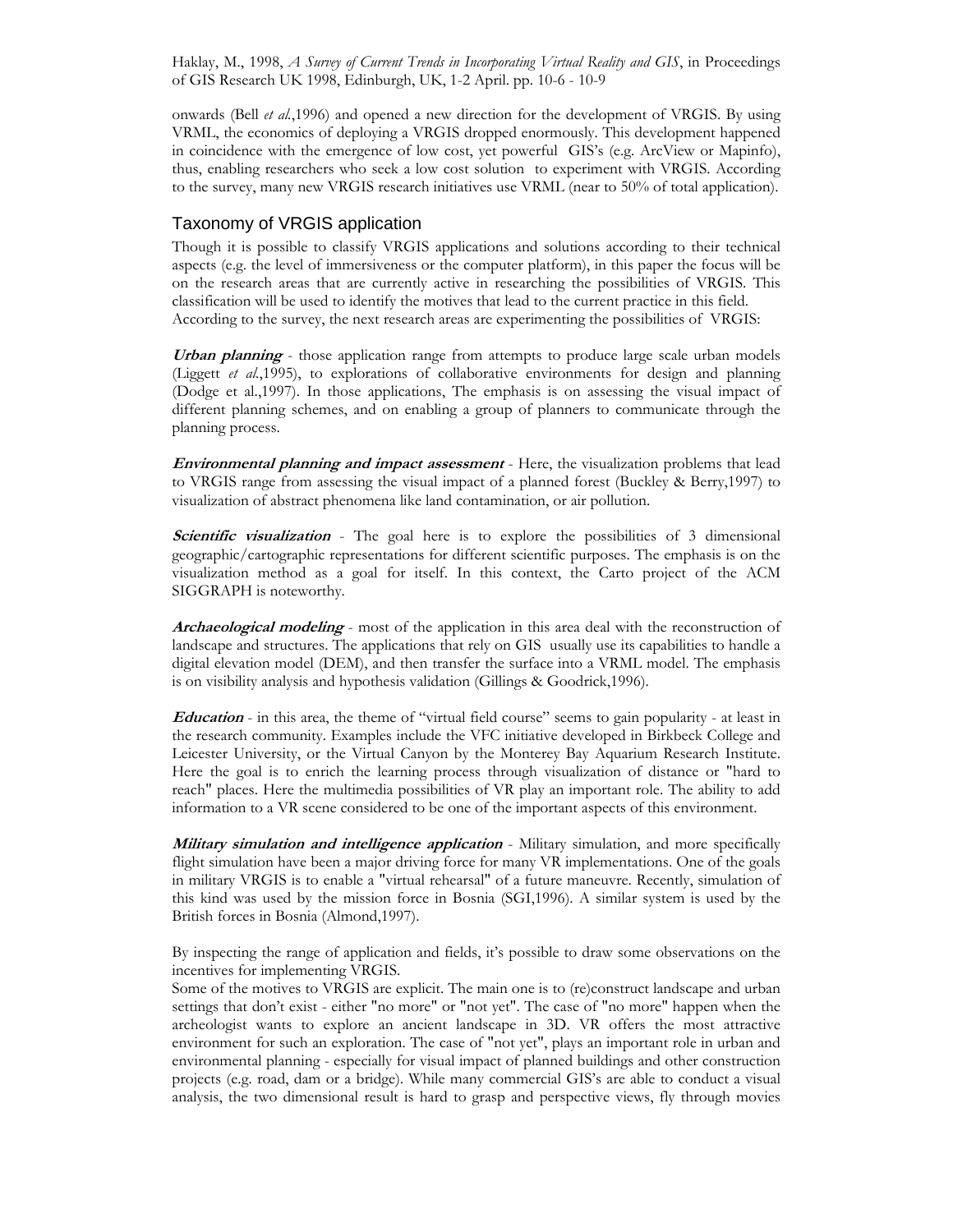and animation are too rigid and enforce the user to a specific point of view. VRGIS adds an important freedom for the end user.

In the military field, the concept of simulation is the driving force. Here, the actual mission is dangerous and by familiarizing the trooper/pilot with the mission area, it's possible to reduce the uncertainty of the mission. This is the only major research field which still strives to imitate reality as much as possible.

The third motive, is the visualization of abstract variables, and by that "bringing them to life". This theme is gaining an overall popularity in recent VR applications. However, in VRGIS those applications tend to create a hybrid representation of the "virtual variable" on a background of "real variable". The abstract variable is usually an environmental variable (such as air pollution level) though there are sparse examples for socio-demographic or socio-economic variables.

A fourth motive is to improve communication of ideas and concepts in a collaborative process like architectural planning. In this type of process, the VRGIS acts as a mediator and transmitter of ideas between the participants (Campbell & Davidson,1996). In the GIS realm, the goal is to support users that are "overwhelmingly map illiterate" (Jacobson,1995). This leads to the fifth motive which is the search for an intuitive interface for spatial technology.

Finally, though provocative, one of the identified implicit motives that led to VRGIS is the "Hammer looking for a nail" (A solution looking for a problem). GIS captures and stores spatial data, and since many developers of VR applications are looking for applications that will be used as a case study, it's not surprising that GIS is used as a test case. Examples for this type of application appear in scientific visualization, or the CAVE GIS project (Sullivan et al.,1995). Those projects tackle a real problem, but the projects serve as an example of future implementations of a certain technology rather then confronting the problem itself.

# Properties of VRGIS

The ideal VRGIS described by Faust (1993) as having the next features:

- 1. Very realistic representation of real geographic areas.
- 2. Free movement of the user within and outside the selected geographic terrain.
- 3. Standard GIS capabilities (query, select, spatial analysis etc.) in a 3D database.
- 4. The visibility function should be a natural and integral part of the user interface.

In the light of this view it is clear that such systems do not exist yet. Nowadays, the connection between the GIS and VR is in a modular way, in which the GIS is used to create and process the geographical data, and by using a transferable file format (most notably VRML), the information is passed to the VR package for representation (Berger *et al.*,1996). VRGIS solutions are based on coupled systems, with a distinctive GIS module and a distinctive VR module.

Currently, the main properties of VRGIS are: 1. The system database is a traditional GIS.

- 2. The VR functionality is used to augment the cartographic capabilities of the GIS.
- 3. More and more solutions use the VRML standard, albeit its limitation. As a result, the VRGIS comes with an Internet functionality "out of the box".
- 4. There is a trend toward PC based systems, relying on desktop GIS. and
- 5. Loosely coupled VR and GIS software. The graphic data is usually transferred through a common file format, and the synchronization between the systems is based on communication protocol - such as RCP.

# Future Directions

VRGIS is only in it's infancy. As the survey shows, even with the basic requirements of VRML and desktop GIS packages, the present desktop system does not have the needed "horse power" to run a full fledged VRGIS. Today, only a CAVE based system (with High Performance Computing such as IBM SP2) can support a real time VRGIS. Based on present practice it is possible to predict when VRGIS will "hit the desktop". The first buds are already appearing in the market - such as the Imagine Virtual GIS (Erdas,1997) or the 3D analyst extension to ArcView (ESRI,1997).